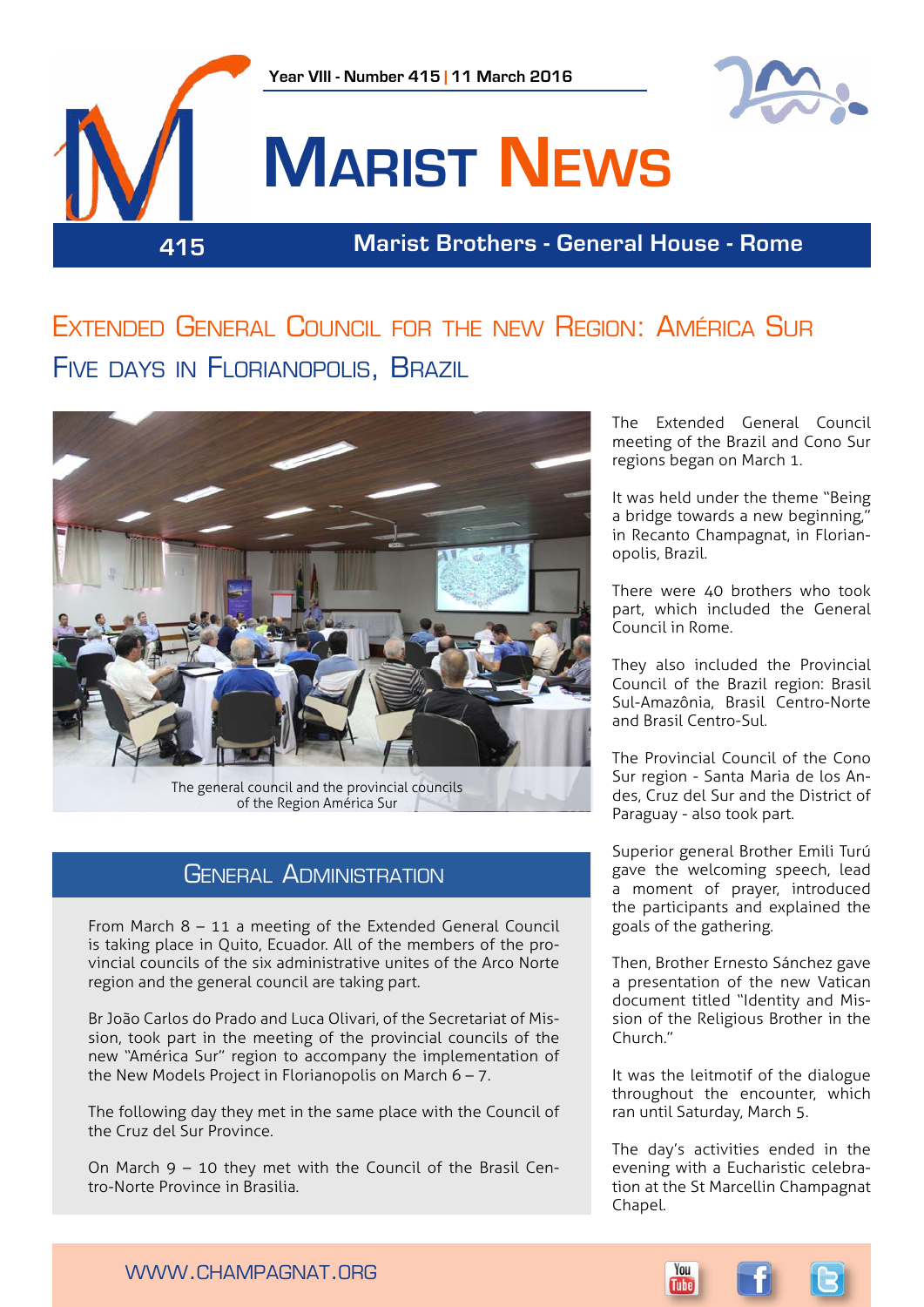## The second and third days of the Extended General Council



The second day of the Extended General Council, Wednesday, March 2, began with a prayer on the theme of fraternity, a gift that we offer, led by Br. Victor Preciado.

The activities began with a presentation by Brother Josep Maria Soteras of statistics and history of religious life in the world. A group discussion then followed on perspectives, experiences and lessons of religious life within the Institute.

In the evening, the prayer theme included questions such as 'when is it a time for change? For whom do we want to change? For whom do we want to face certain challenges? How far can we go?

Br Josep Maria Soteras presented the perspectives of the New Models of Animation, Governance and Management, underscoring everyone's responsibility in the Institute's common mission.

Finally, before the Eucharistic celebration, Br Wagner Cruz presented the process carried out by the team in charge of elaborating initiatives geared towards integrating Brazil and the Cono Sur region.

#### **Thursday, March 3**

The aim of the prayer and the dialogue, animated by Br Antonio Ramalho on March 3, was fraternity, the gift that we share.

Referring to the Vatican's document 'Identity and Mission of the Religious Brother in the Church,' Br Antonio proposed two questions:

What do you offer to the life of your community, Council, and Institute? What are we jointly capable of creating for ourselves?

The topic of the relationship between Brothers and laity was also covered, in a spirit of reciprocity and the process that is being experienced in the preparation of the document 'Global Framework of a Marist Vocational Process for the Laity.'

Vicar general Brother Joe McKee presented the proposal of the XXII General Chapter, which will take place in Colombia and in the afternoon he presented the Lavalla200 Project on new international communities.

The Eucharistic celebration was animated by the Cruz del Sur province and each group offered God a gift.

## The last two days of the Extended General Council

The fourth day, Friday March 4, was animated by Brother Ernesto Sánchez, and was a day of intense sharing between the brothers of the provincial councils of Brazil and Cono Sur.

It was also a day of personal reflection on the theme: mystery – fraternity, a gift that we receive.

The whole morning was centred in interiority and spirituality, with its strengths and challenges.

In the evening, Brother Ernesto presented the echoes of the Marist International Colloquium on Initial Formation that took place in Hermitage from Oct.  $4 - 14$  with the participation of 75 brothers that spoke about how to rethink and improve the formation process of young brothers.

The brothers who were present in Florianopolis discussed several of the recommendations and offered their own reflections.

At the end of the day, the group welcomed the young brothers of the Brasil Centro-Sul province, the community of the interprovincial novitiate of Brazil and the members of other Marist communities nearby to share life experiences and to celebrate Mass.

At the end of the last day, Saturday, March 5, Brother Libardo, the econome general, animated the prayer.

Workshops of animated dialogue between each of the members of the general council then followed with the following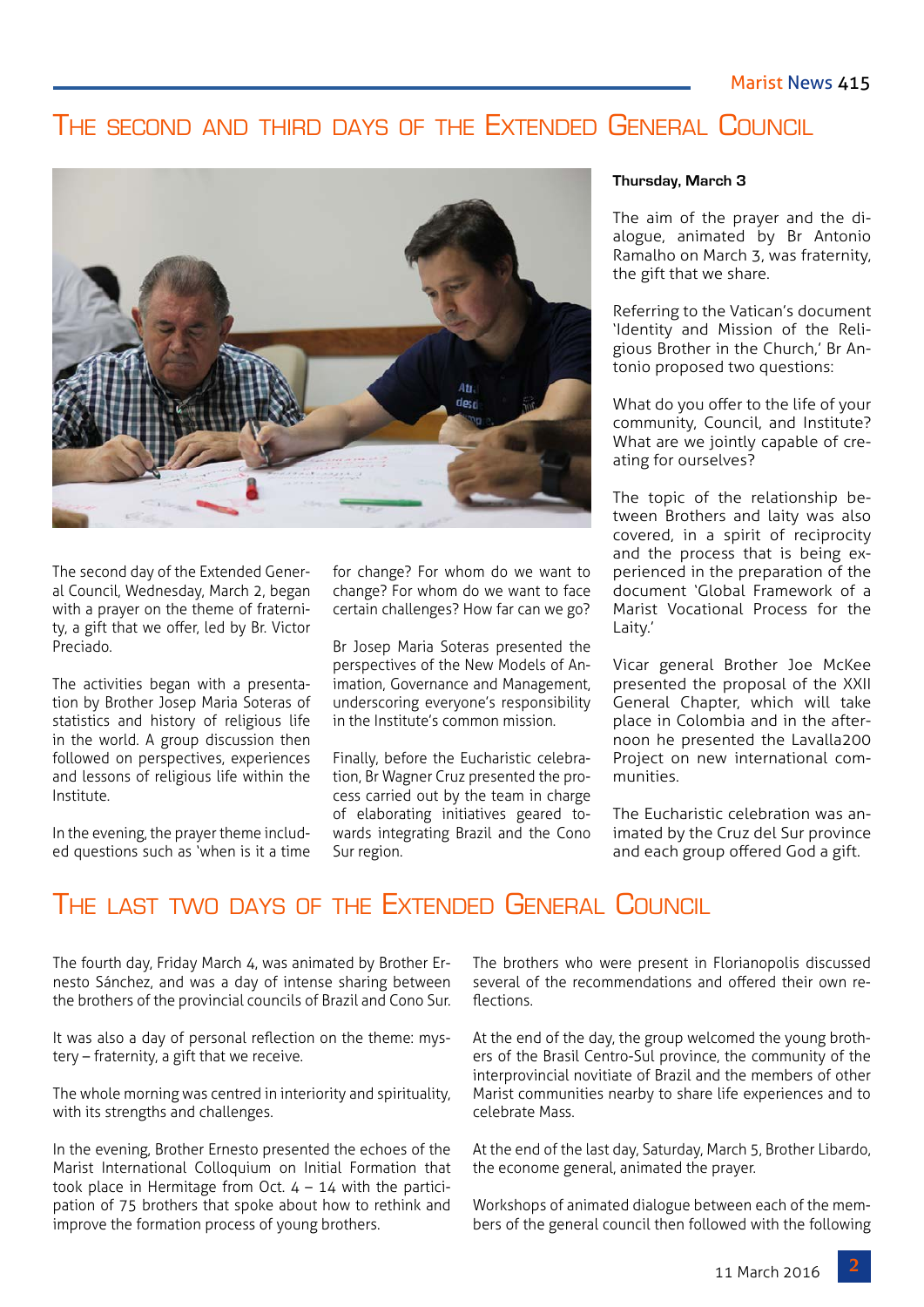## NEWS IN BRIEF



#### **México Occidental**

A regional meeting of the group MarCha was held under the theme "Contigo las virtudes Maristas:" a proposal for growing that invites youths to plan their life based on the virtues of Champagnat.

#### **Ibérica Province**

On March 5, a team of accompanists for the itinerary of the lay Marist bonding met in Miraflores to continue outlining the accompaniment guides and share echoes of different accompaniments they have been doing.

#### **Puerto Rico**

Marist educators of Puerto Rico held a meeting from 26 to 28 February in Bayamon. Sixty-five teachers from the Marist schools of Guaynabo and Manati took part.



#### **Brazil Centro-Norte**

The Province reported that the annual initiative "Solidarity Marist Mission, made 83 experiences in the past three years in different cities, with the participation of 36 educational units and about 4,600 missionaries.

## **MARIST CALENDAR**

11 March: The Vatican recognised the Marist Fathers as an international order (1836), 1st Marist foundation in Algeria (1891), Beatification of Francesc Castelló Aléu (2001)

12 March: Brother François (Gabriel Rivat), 1st Superior General, was born in Maisonettes, France (1808)

16 March: the Congregation for the Causes of the Saints recognised the validity of the diocese of Burgos process relative to Brother Bernardo (1990)



subjects: regionalisation and provinces with districts; revision of the constitutions; the general chapter; La Valla200; new international communities; bonding and belonging; colloquium of initial formation; promotion of internationalism.

An intense moment of reflection and dialogue, as well as the plenary session of exchanging opinions and evaluating the encounter then followed.

Brother Emili, in his final message, expressed his gratitude for the prevailing communion and fraternity in the encounter and for the great contribution of these provinces to the whole Institute.

He invited the brothers to not lose the ability of dreaming, to stay rooted in love and to keep the future vision alive that helps us move forward.

The Extended General Council closed with a Eucharistic celebration and a fraternal lunch.

In the evening, the brothers took the opportunity to visit the city of Florianopolis, a social work and the interprovincial novitiate of Brazil,

The Cono Sur and Brazil region continued to meet on March 6 and 7, discussing the New Models of Animation, Government and Management and took some organisational decisions.

## **Southern Africa's new provincial:**

## **BROTHER NORBERT MWILA**

The Institute's general council has appointed Brother Norbert Mwila of Zambia as provincial of Southern Africa for a first three-year term.

"I hope and wish to share my acquired knowledge, understanding and experience of life as a Marist formator into my new ministry and leadership role, trusting in the Lord as the Master builder, our good Mother Mary and St Marcellin for their inspirational guidance and wisdom of experience," he told the general house press office on March 3.

Superior general Brother Emili Turú made the announcement in a letter to the Brothers of the province of Southern Africa dated Feb. 19 after "a moment of fraternal dialogue" with Br Norbert.

In the letter, he thanked the previous provincial, Brother Joseph Wal-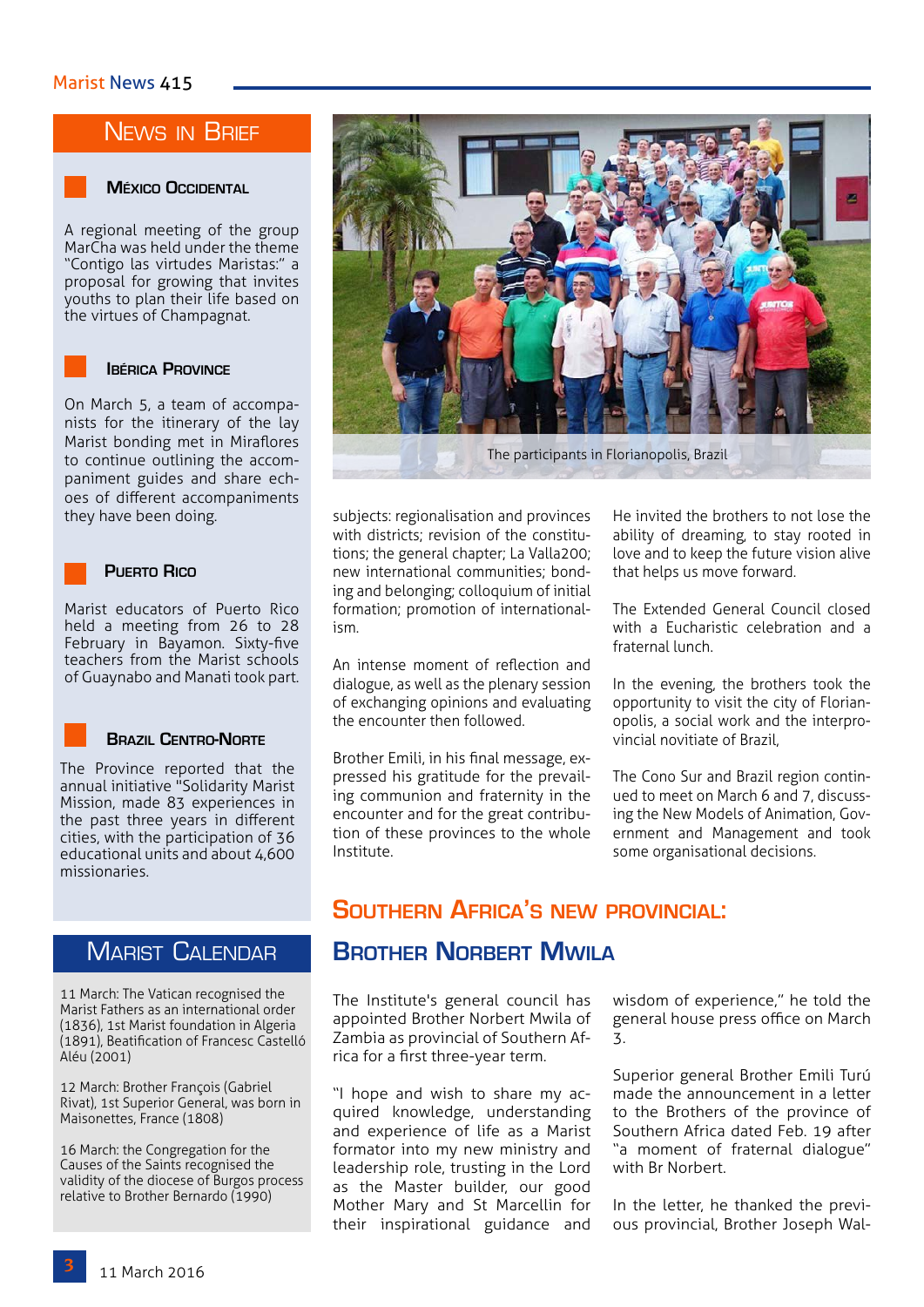## MARIST WORLD



Bangladesh: Mymensingh



Chile: Meeting of the Inter-American Solidarity Sub-commission



Province Brasil Centro-Norte



Kenya: The Via Sacra in the Marist International Centre, Nairobi



Ecuador: Extended General Council, Arco Norte



Spain: Course in the Marist Spanish Conference about solidarity



ton, for his "generosity and commitment to the animation and government of the Province over the past six years."

Br Norbert will begin his term on Aug. 23 during the beginning of the provincial chapter. He first came across the Marist Brothers as a teenager, when he met Brother José

#### Grande.

After graduating from high school, Br Norbert became a postulant at St Paul's community in Kabwe in 1991.

He became a novice later that year at Kutama, Zimbabwe, and made his first profession in 1993. He then continued his formation at the Marist International Centre, or the MIC, in Nairobi until 1996.

Br Norbert went on to teach primary and secondary school at St Paul's and was appointed as head teacher of a new primary school in the same community in 1998, where he served for seven years.

He recalls his mother, who passed away a year before his final profession in 2000, as being "among the most significant and encouraging figures" in his Marist vocation.

In 2001, Br Norbert was appointed community superior of St Paul's, did an 11 month course for formators in Nairobi in 2005 and in 2006 he served as Master of postulants at Mtendere, a large village in Malawi, for 3 months.

In 2007, he was appointed novice master at Matola Novitiate in Mozambique and in 2013, he was appointed member of the International Commission for Brothers Today.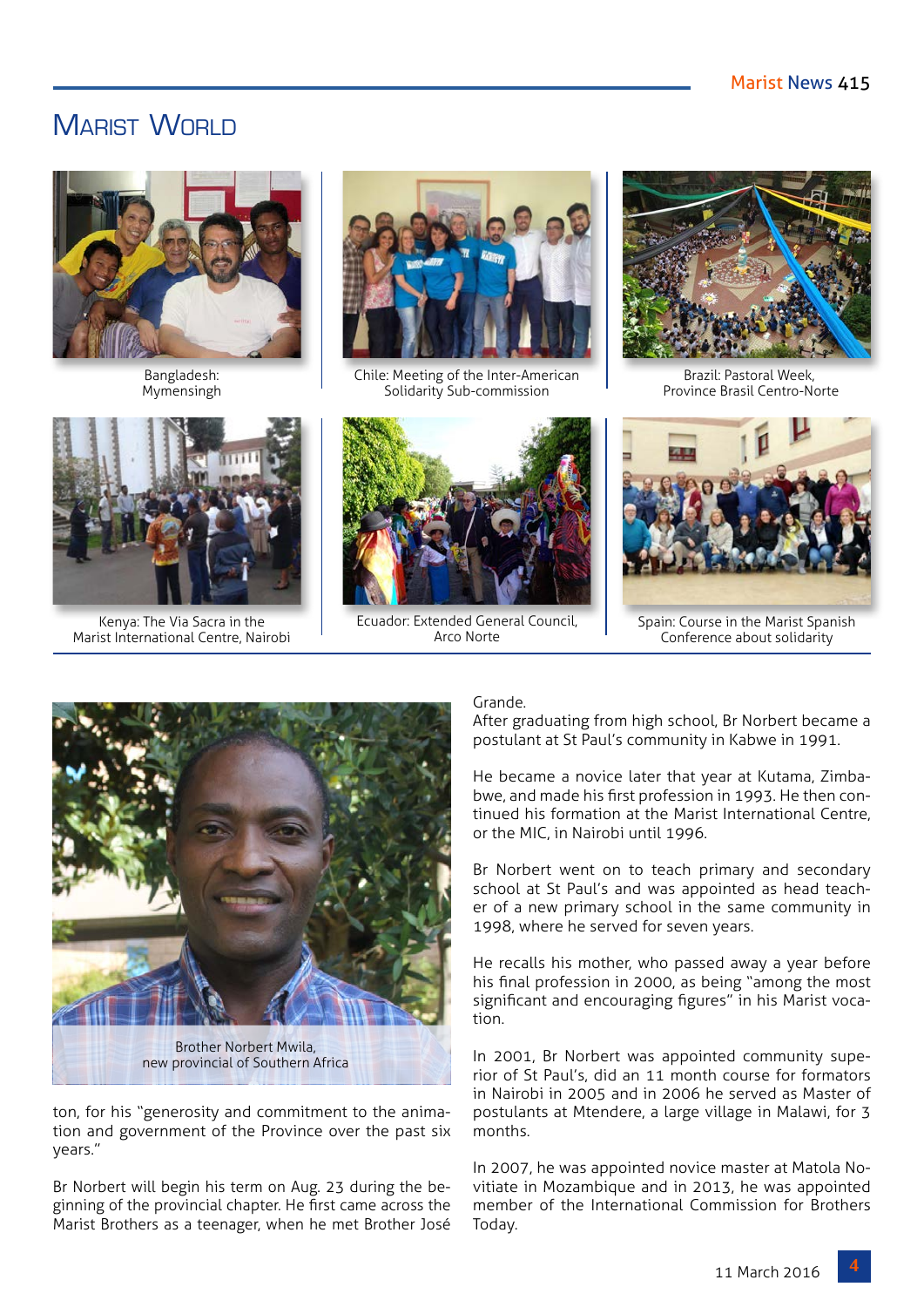#### **Spain's TVE to broadcast Marist work in Lebanon on Sunday, 11:30 AM**

One of the national television channels of Spain is airing a programme to show the war in Syria and the work of the Marist Brothers there.

RTVE's La 2 will broadcast the programme 'Pueblo de Dios,' or People of God, on March 13 at 11:30am.

Under the title 'Syria, Life in Hell,' it will also show the lives of thousands of refugees in neighbouring Lebanon and the Fratelli Project, a project run by the Marist Brothers and the Lasallian Brothers that helps displaced children in the country.

Sunday's show will further include a testimony of Brother Georges Sabe, a 'Blue Marist' who lives in Aleppo, Syria.

This is the first of four shows that RTVE's La 2 will run after a team of the Non-Governmental Organization



SED travelled to Beirut in February with journalists of Pueblo de Dios.

To watch live online, visit: [http://www.rtve.es/directo/]( http://www.rtve.es/directo/la-2/ )  $la-2/$ .

## **East Timor focuses on improving education : 46 Graduates**



While East Timor continues to prioritise education, 46 teachers graduated from the training college for teachers on Feb. 20 in Baucau, East Timor.

The students were the eleventh group to graduate from the 'Baucau College – Instituto Católico para a Formação de Professores,' – the first group graduated in 2006.

"You have studied for three years to become good teachers who help your students of the future to become good students, who love learning," the Institute's director, Brother Peter Corr, told the graduates.

"In this way, you also help develop

this nation and bring more hope to its future."

"With your skills you can also help your families by supporting your children and give them a similar focus on their own education," he added.

Br Peter went on to thank their parents for their support and sacrifices that have enabled their children to study and live in Baucau.

During the event, Australian Catholic University emeritus professor Brother Tony d'Arbon presented three of the College's staff with their Masters in Education, a course done through distance and led by Brother Michael McManus.

The Marist Brothers founded the College, which is accredited through the Australian Catholic University in Melbourne, at the request of the Bishop of Baucau in 2001.

It is the only internationally organised provider of primary teacher education in East Timor.

Deolindo da Cruz, president of the